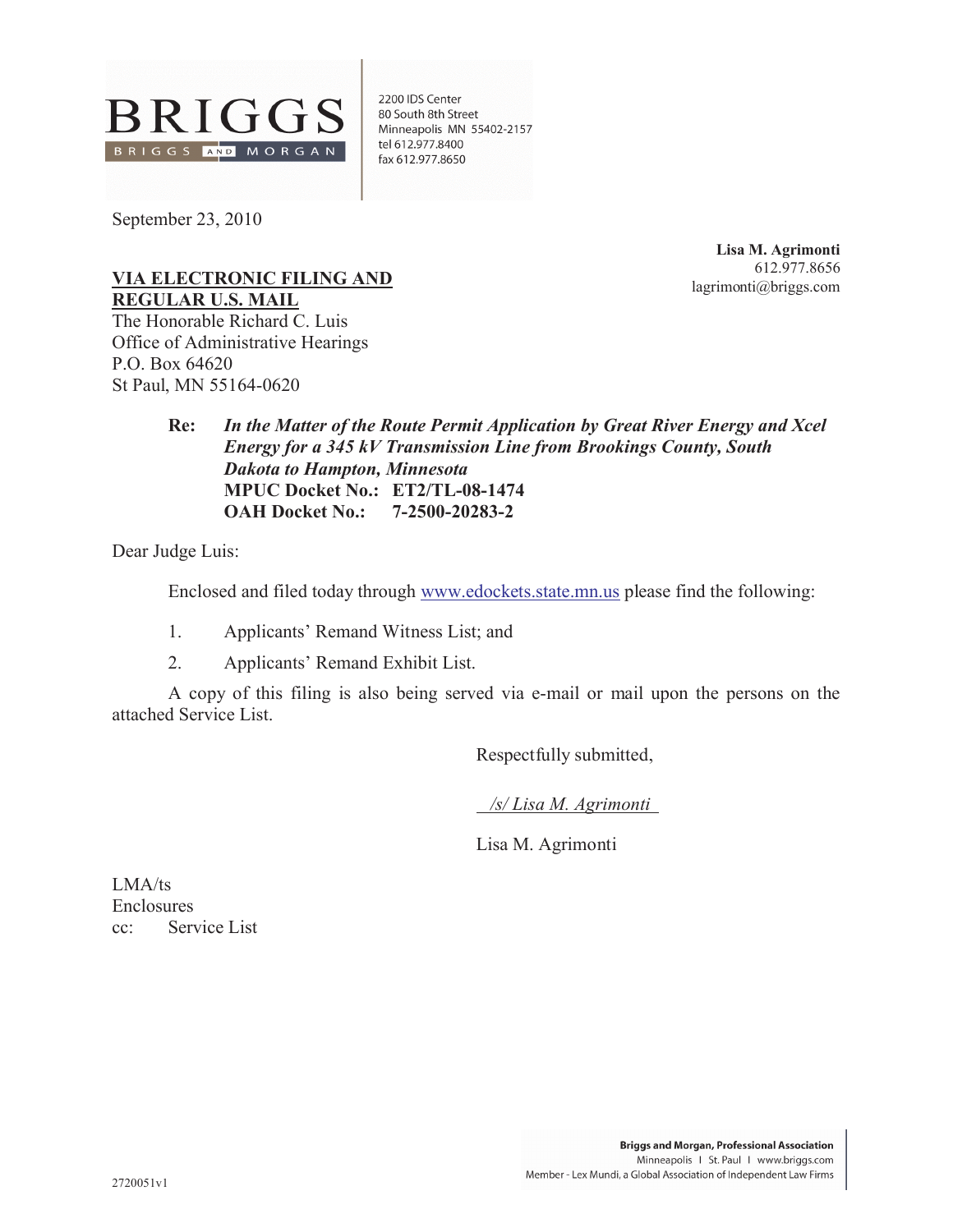### **STATE OF MINNESOTA OFFICE OF ADMINISTRATIVE HEARINGS FOR THE PUBLIC UTILITIES COMMISSION**

IN THE MATTER OF THE ROUTE PERMIT APPLICATION BY GREAT RIVER ENERGY AND XCEL ENERGY FOR A 345 KV TRANSMISSION LINE FROM BROOKINGS COUNTY, SOUTH DAKOTA TO HAMPTON, MINNESOTA PUC DOCKET NO. E002/TL-08-1474

OAH DOCKET NO. 7-2500-20283-22

# **APPLICANTS' WITNESS LIST (REMAND)**

Applicant Great River Energy, a Minnesota cooperative corporation, on behalf of itself and its co-applicant, Northern States Power Company, a Minnesota corporation ("Xcel Energy"), identify the following witnesses who will testify at the remand hearing in the order in which they are expected to appear and the topics each witness will cover:

| No. | Witness            | <b>Affiliation</b>        | <b>Topics</b>                   |  |  |
|-----|--------------------|---------------------------|---------------------------------|--|--|
|     | <b>Testimony</b>   |                           |                                 |  |  |
| 1.  | Daniel Lesher      | Senior Field              | Routing and environmental       |  |  |
|     | (Remand Direct)    | Representative/Routing    | considerations for the Cedar    |  |  |
|     |                    | Lead, Great River Energy  | Mountain Substation to Helena   |  |  |
|     |                    |                           | Substation portion of the       |  |  |
|     |                    |                           | Brookings County - Hampton 345  |  |  |
|     |                    |                           | kV Project ("Project"); agency  |  |  |
|     |                    |                           | correspondence                  |  |  |
| 2.  | Kevin Lennon       | Manager of Regional       | Engineering design, costs, and  |  |  |
|     | (Direct, Rebuttal, | Transmission Projects,    | schedule for the Cedar Mountain |  |  |
|     | Supplemental,      | <b>Great River Energy</b> | Substation to Helena Substation |  |  |
|     | and Remand         |                           | portion of the Project;         |  |  |
|     | Direct)            |                           | construction options            |  |  |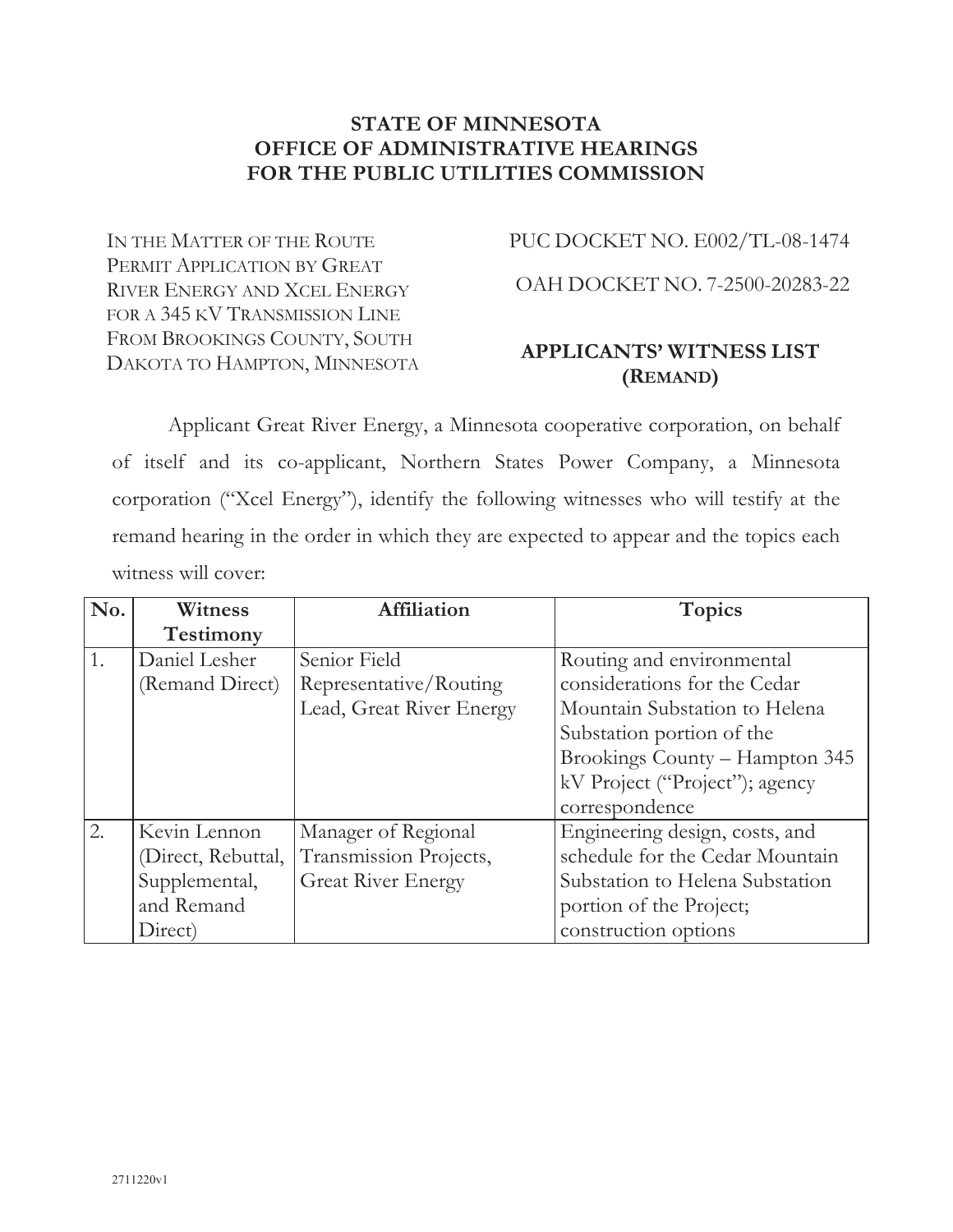### Dated: September 23, 2010 **BRIGGS AND MORGAN**

By */s/Lisa M. Agrimonti*

Lisa M. Agrimonti (#272474) Valerie T. Herring (#0336865) 2200 IDS Center 80 South Eighth Street Minneapolis, MN 55402 (612) 977-8400

# **ATTORNEYS FOR APPLICANT GREAT RIVER ENERGY, A MINNESOTA COOPERATIVE CORPORATION, ON BEHALF OF ITSELF AND ITS CO-APPLICANT, NORTHERN STATES POWER COMPANY, A MINNESOTA CORPORATION**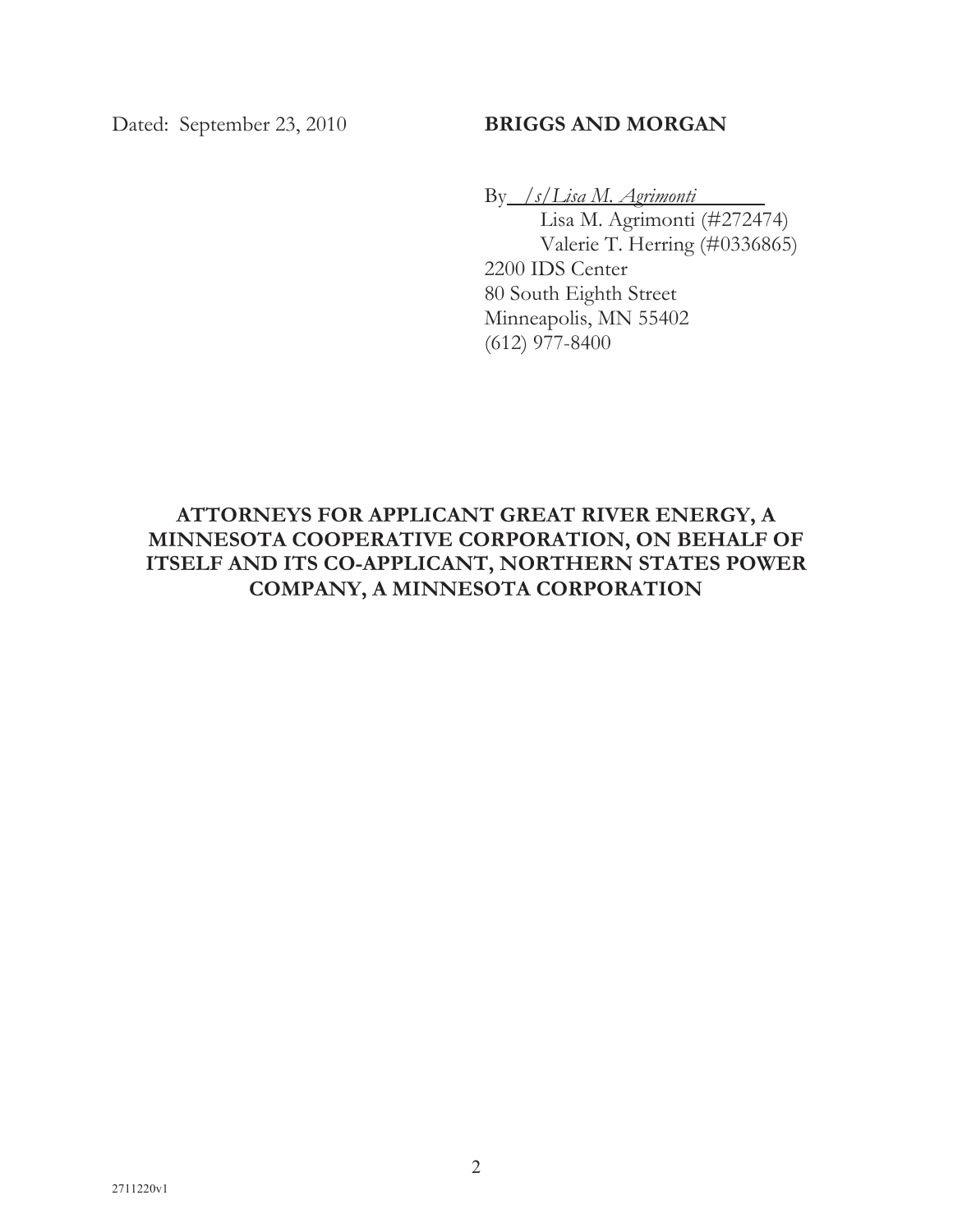### **STATE OF MINNESOTA OFFICE OF ADMINISTRATIVE HEARINGS FOR THE PUBLIC UTILITIES COMMISSION**

IN THE MATTER OF THE ROUTE PERMIT APPLICATION BY GREAT RIVER ENERGY AND XCEL ENERGY FOR A 345 KV TRANSMISSION LINE FROM BROOKINGS COUNTY, SOUTH DAKOTA TO HAMPTON, **MINNESOTA** 

PUC DOCKET NO. E002/TL-08-1474

OAH DOCKET NO. 7-2500-20283-2

# **APPLICANTS' EXHIBIT LIST (REMAND)**

Applicants Great River Energy, a Minnesota cooperative corporation, and Northern States Power Company, a Minnesota corporation identify the following exhibits which will be introduced at Hearing:

| Hearing<br>Exhibit<br>No. | eDocket<br>Document ID | Filed<br>By: | Date<br>of Filing   | Exhibit<br>Description                              | Offered | Received |
|---------------------------|------------------------|--------------|---------------------|-----------------------------------------------------|---------|----------|
|                           | 50109-54338-02         | Applicants   | $\frac{09}{10}{10}$ | Remand Direct Testimony of Daniel Lesher            |         |          |
|                           | 20109-54660-01         |              |                     | filed September 10, 2010 and Corrected              |         |          |
|                           |                        |              |                     | Page 18 filed September 21, 2010                    |         |          |
|                           | 50109-54338-02         | Applicants   | 09/10/10            | Lesher Remand Direct Schedule 1 -                   |         |          |
|                           |                        |              |                     | Resume                                              |         |          |
|                           | 50109-54338-02         | Applicants   | $\frac{09}{10}{10}$ | Lesher Remand Direct Schedule 2 -                   |         |          |
|                           |                        |              |                     | February 8, 2010 letter from USFWS to               |         |          |
|                           | 20109-54338-03         | Applicants   | 09/10/10            | Applicants<br>Lesher Remand Direct Schedule 3 - May |         |          |
|                           | 20109-54338-04         |              |                     | 13, 2010 letter from Applicants to USFWS            |         |          |
|                           | 20109-54338-05         |              |                     |                                                     |         |          |
|                           | 20109-54338-06         | Applicants   | 09/10/10            | Lesher Remand Direct Schedule 4 - June              |         |          |
|                           |                        |              |                     | 10, 2010 letter from USFWS to Applicants            |         |          |
|                           | 20109-54338-06         | Applicants   | 09/10/10            | Lesher Remand Direct Schedule 5 - June              |         |          |
|                           |                        |              |                     | 23, 2010 letter from Applicants to USFWS            |         |          |
|                           | 20109-54338-06         | Applicants   | 09/10/10            | Lesher Remand Direct Schedule 6 - August            |         |          |
|                           |                        |              |                     | 2010 emails exchanged between OES and               |         |          |
|                           |                        |              |                     | <b>USFWS</b>                                        |         |          |
|                           | 20109-54338-06         | Applicants   | $\frac{09}{10}{10}$ | Lesher Remand Direct Schedule 7 - August            |         |          |
|                           |                        |              |                     | 25, 2010 letter from Applicants to USFWS            |         |          |
|                           | 20109-54338-06         | Applicants   | 09/10/10            | Lesher Remand Direct Schedule 8 - Map of            |         |          |
|                           |                        |              |                     | Alternative Route and Modified Preferred            |         |          |
|                           |                        |              |                     | Route and Connectors developed before the           |         |          |
|                           |                        |              |                     | close of record February 8, 2010                    |         |          |
|                           | 20109-54338-06         | Applicants   | 09/10/10            | Lesher Remand Direct Schedule 9 - Map of            |         |          |
|                           |                        |              |                     | the Cedar Mountain to Helena Portion of             |         |          |
|                           |                        |              |                     | the Project illustrating the Arlington and          |         |          |
|                           |                        |              |                     | Gibbon crossover routes                             |         |          |
|                           | 20109-54338-06         | Applicants   | 09/10/10            | Lesher Remand Direct Schedule 10 - Cedar            |         |          |
|                           |                        |              |                     | Mountain to Helena Route Impact Tables              |         |          |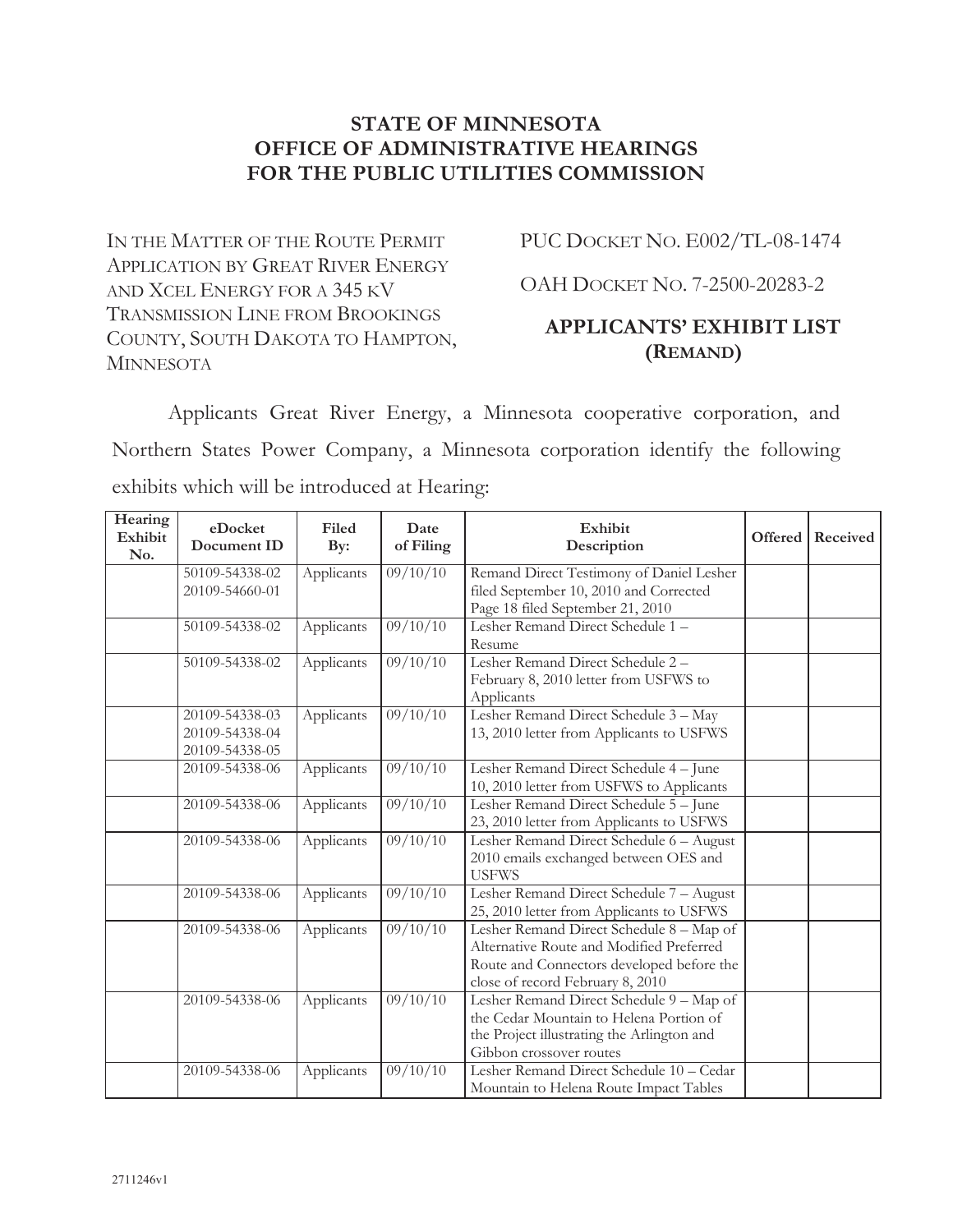| Hearing<br>Exhibit<br>No. | eDocket<br>Document ID | Filed<br>$\mathbf{By:}$ | Date<br>of Filing | Exhibit<br>Description                    | Offered | Received |
|---------------------------|------------------------|-------------------------|-------------------|-------------------------------------------|---------|----------|
|                           | 20109-54338-06         | Applicants              | 09/10/10          | Lesher Remand Direct Schedule 11 -        |         |          |
|                           |                        |                         |                   | Wetland Comparison Table for the Project  |         |          |
|                           | 20109-54338-07         | Applicants              | 09/10/10          | Remand Direct Testimony of Kevin          |         |          |
|                           |                        |                         |                   | Lennon filed September 10, 2010           |         |          |
|                           | 20109-54338-07         | Applicants              | 09/10/10          | Lennon Remand Direct Schedule 1 -         |         |          |
|                           |                        |                         |                   | Photograph Simulation of Double-Circuit   |         |          |
|                           |                        |                         |                   | 345 kV Transmission Lines Adjacent to the |         |          |
|                           |                        |                         |                   | Existing 69 kV Transmission Line at the   |         |          |
|                           |                        |                         |                   | Minnesota River Crossing in Belle Plaine  |         |          |
|                           | 20109-54338-07         | Applicants              | 09/10/10          | Lennon Remand Direct Schedule 2 -         |         |          |
|                           |                        |                         |                   | Photograph Simulation of Side-by-Side 345 |         |          |
|                           |                        |                         |                   | kV Transmission Lines Adjacent to the     |         |          |
|                           |                        |                         |                   | Existing 69 kV Transmission Line at the   |         |          |
|                           |                        |                         |                   | Minnesota River Crossing in Belle Plaine  |         |          |
|                           |                        | Applicants              |                   | Maps                                      |         |          |

Applicants reserve the right to offer additional exhibits in connection with cross-examination and redirect of other witnesses.

Dated: September 23, 2010

### **BRIGGS AND MORGAN**

By: */s/ Lisa M. Agrimonti* 

Lisa M. Agrimonti (#272474) Valerie T. Herring (#0336865) 2200 IDS Center 80 South Eighth Street Minneapolis, MN 55402 (612) 977-8400

# **ATTORNEYS FOR APPLICANTS GREAT RIVER ENERGY, A MINNESOTA COOPERATIVE CORPORATION AND NORTHERN STATES POWER COMPANY, A MINNESOTA CORPORATION**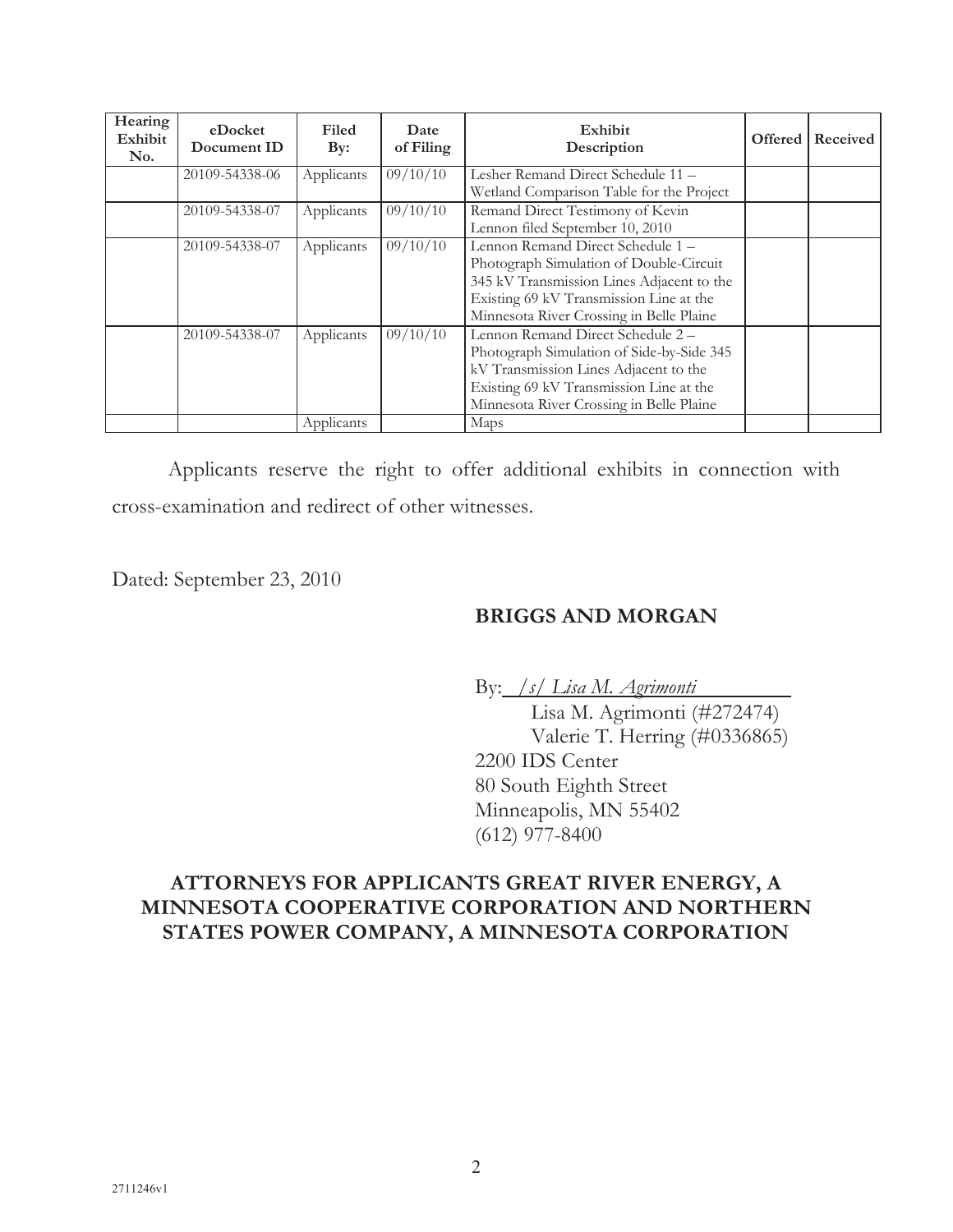**In the Matter of the Route Permit CERTIFICATE OF SERVICE Application by Great River Energy MPUC Docket No. ET2/TL-08-1474 and Xcel Energy for a 345 kV OAH Docket No. 7-2500-20283-2 Transmission Line from Brookings County, South Dakota to Hampton, MN**

Theresa Senart certifies that on the 23rd day of September 2010, she filed true and correct copies of **Applicants' Remand Witness List and Applicants' Remand Exhibit List** by posting said lists on www.edockets.state.mn.us. Said lists was also served via U.S. Mail and e-mail as designated on the Official Service List on file with the Minnesota Public Utilities Commission in the above-referenced docket.

# /s/ Therersa Senart

Theresa Senart